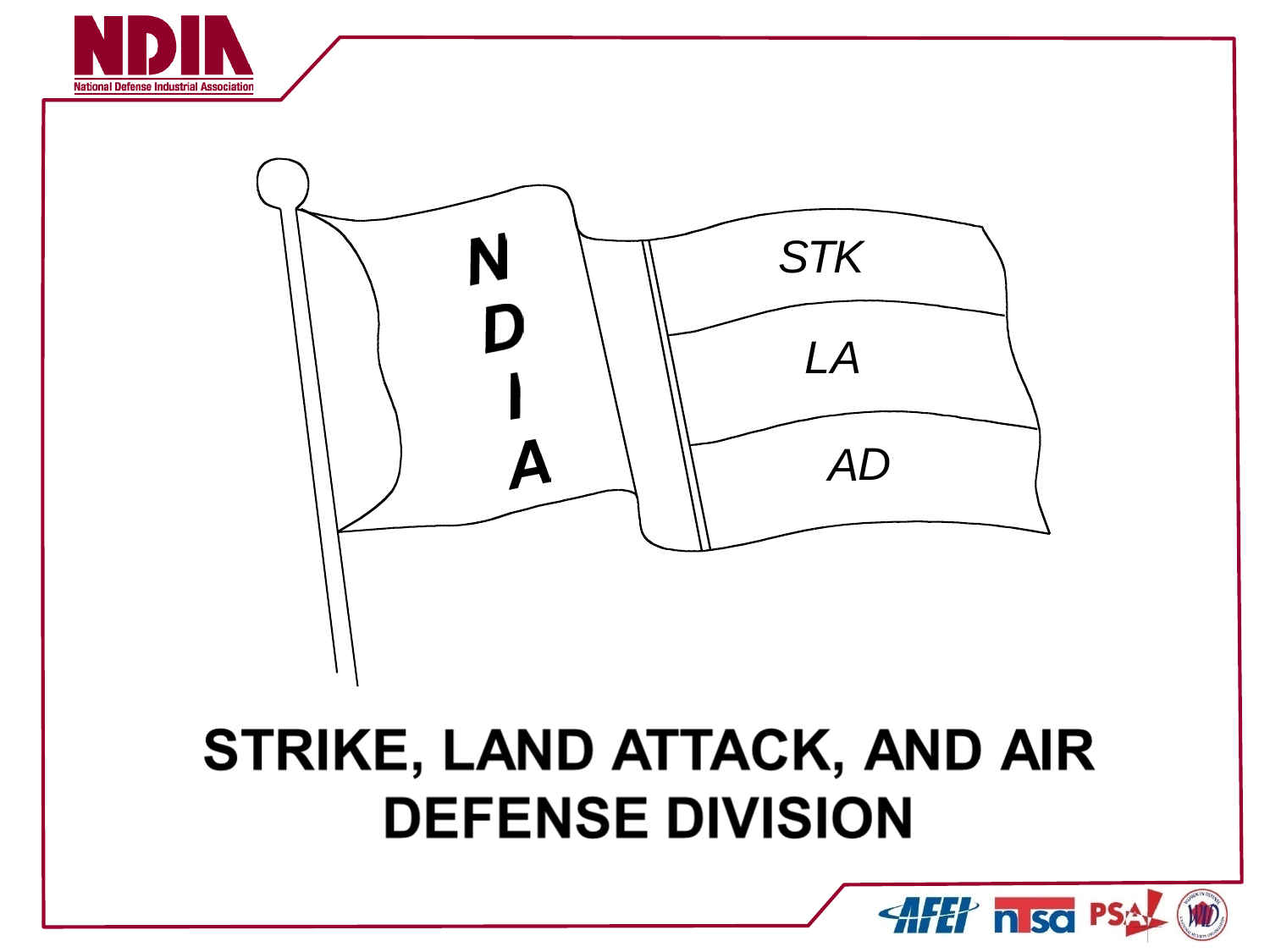

# **SLAAD DIVISION**

### • **MISSION & PURPOSE**

- **Open and Objective channel of communication**
- **Building relationships among, the USN, DOD and Industry**
- **SLAAD Division issues relating to threat, operational concept, combat architecture, system technology, systems integration, acquisition, and manpower**

### • **ORGANIZATION**

- **SLAAD Division sub-divided into three Groups: Offense, BMC2 and Defense**
- **Sub-Groups include Strike/Land Attack, ASuW, IAMD and A2/AD**

### • **STUDIES, ANALYSES & WHITE PAPERS**

- **Formally conducted by SLAAD Division, reported to Study Customer**
- **Voluntary study members in both industry and government**
- **Provide unbiased, useful and timely results**
- **Since 1982, nearly ninety study reports produced**

### • **ANNUAL SYMPOSIUM**

- **SLAAD Division conducts annual CLASSIFIED symposia at JHU/APL**
- **Since 2010, SLAAD Division teamed with NDIA's Missile Defense Division, focused on:**
	- **The State of Integrated Air and Missile Defense (IAMD)**

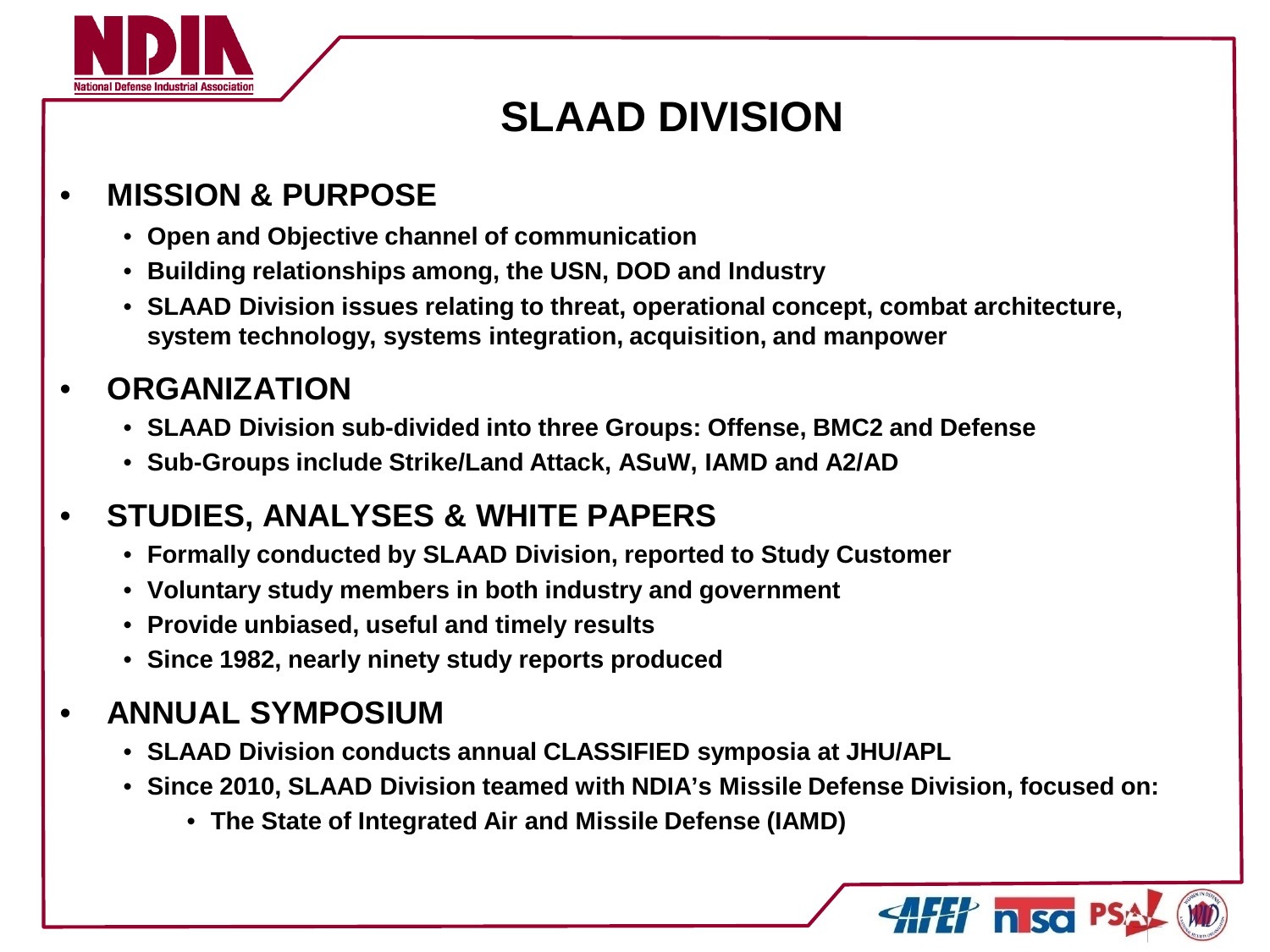

# **SLAAD DIVISION ACTIVITIES**

#### **RECENT STUDIES**

- **THE NAVY PATH TO GREATER ROLES IN GLOBAL INTEGRATED AIR AND MISSILE DEFENSE STUDY (Global IAMD / GIAMD) (2010)**
- **COMMAND AND CONTROL AND BATTLE MANAGEMENT IMPLICATIONS OF MARITIME INTEGRATED AIR AND MISSILE DEFENSE (MIAMD) (2008)**
- **ANTI-SURFACE WARFARE REQUIRED PERFORMANCE CHARACTERISTICS (ASW RPC) (2010)**
- **Provided Industry inputs to JOINT FIRES AoA (2009)**
- **JOINT INTEGRATED AIR AND MISSILE DEFENSE --- INTEGRATION AND INTEROPERABILITY (JIAMD II) (2007)**

#### **WHITE PAPERS**

• **NON-TRADITIONAL COUNTERS TO SENSORS (for Air-Sea Battle Office) (2014)**

#### **EXECUTIVE ROUNDTABLES**

- **RDML Ron Boxall, OPNAV N96B – Deputy Director, Surface Warfare Division**
- **VADM Joe Aucoin, OPNAV N9 – DCNO, Warfare Systems**
- **Air-Sea-Battle Office Team, led by CAPT Greg "Hyfi" Harris**
- **Mr. Al Shaffer – Principal Director, ASD (R&E)**
- **RDML Jesse Wilson – Director, JIAMDO (JCS, J-8)**
- **RADM Mat Winter – Chief of Naval Research**

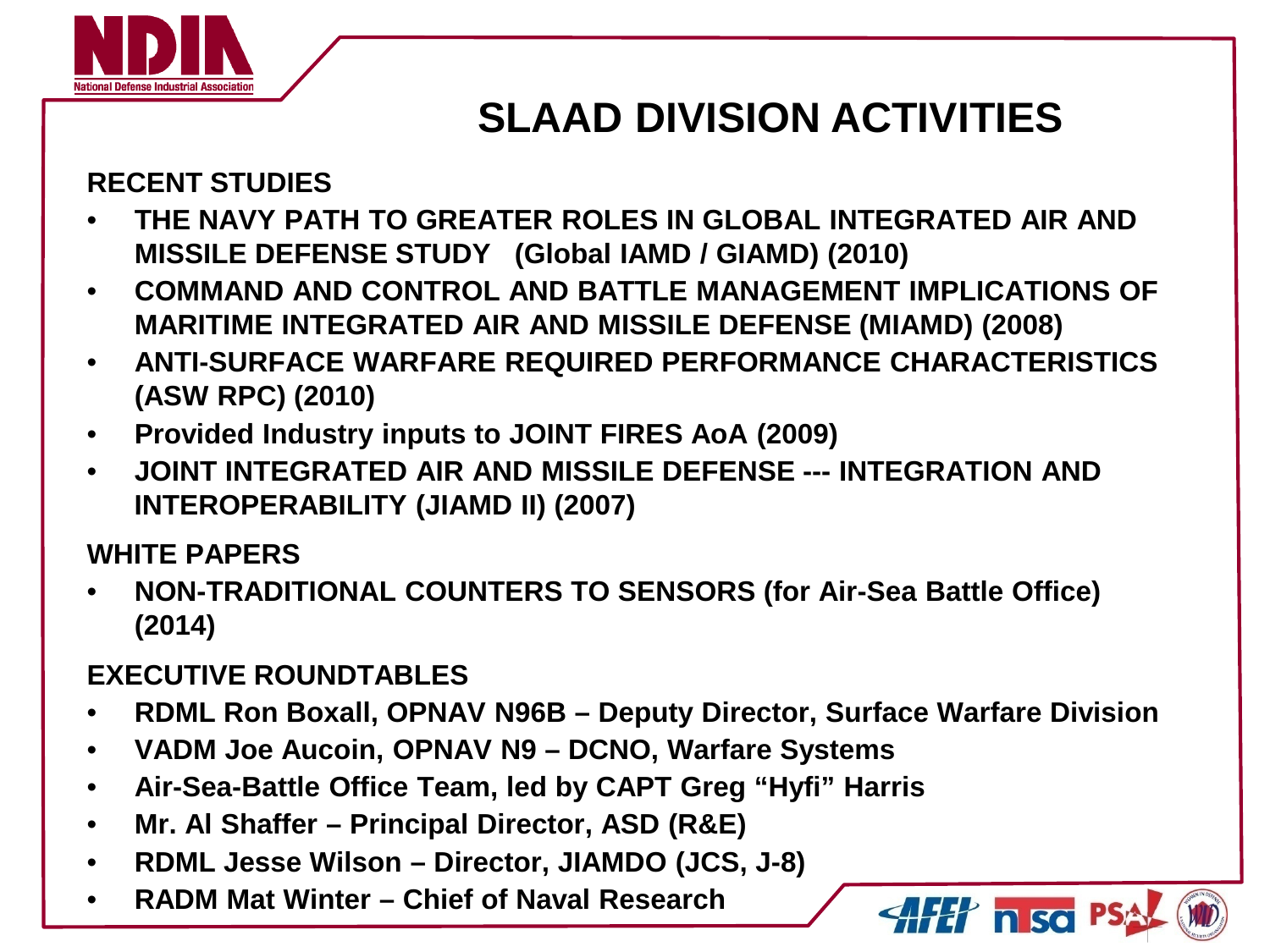

#### **SLAAD DIVISION ORGANIZATION**